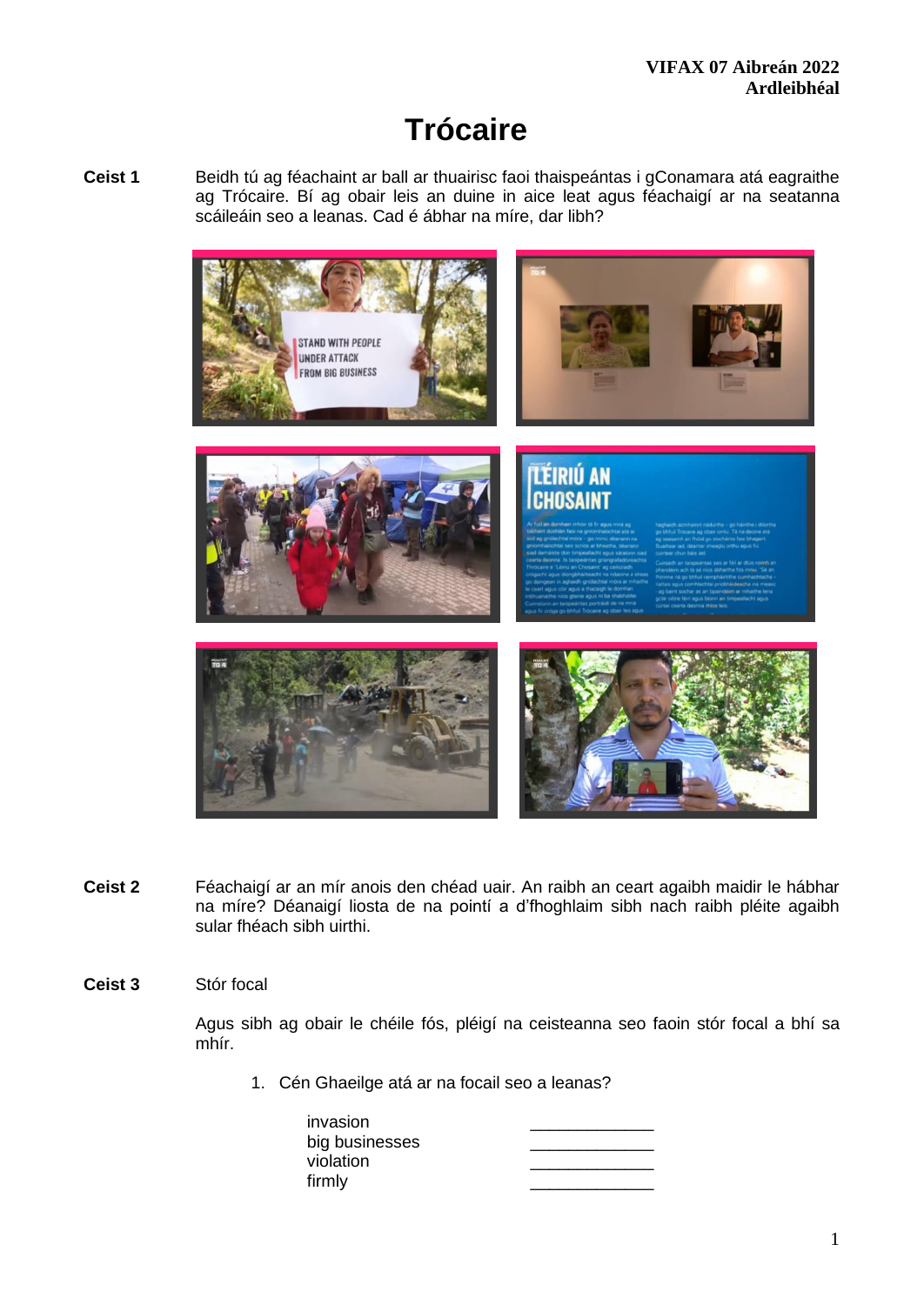| fairness                     |  |
|------------------------------|--|
| sustainable                  |  |
| natural resources            |  |
| forestry                     |  |
| minerals                     |  |
| threat                       |  |
| fleeing                      |  |
| international trade contract |  |

2. Bhí comhchiallaigh na bhfocal seo le cloisteáil sa mhír. Cad iad?

| brabús                 |  |
|------------------------|--|
| aighneas               |  |
| díreach mar an gcéanna |  |
| i gcomhpháirtíocht le  |  |
| creatlach              |  |

Féachaigí ar an mír den dara huair le bhur bhfreagraí a sheiceáil.

- **Ceist 4** Féach ar an mír arís agus freagair na ceisteanna seo:
	- 1. Cad é Trócaire?
	- 2. Cén cineál taispeántais a bhí ann?
	- 3. Conas a dhéantar cur síos ar na daoine a sheasann go daingean i gcoinne gnólachtaí móra?
	- 4. Deir Bertie Ó hAinmhire go bhfuil na gnólachtaí móra ag déanamh dochar don talamh, d'fhoraoisí agus don uisce sa tríú domhan mar tá na nithe a léirítear sna pictiúir thíos á mbaint acu. Cad iad?



- 5. Cad a dúirt Caoimhe de Barra faoin gcogadh san Úcráin?
- **Ceist 5** '…ar taispeáint…' agus '…ar t**h**aispeántas…'

Leanann an dá ainmfhocal (taispeáint agus taispeántas) an réamhfhocal simplí 'ar'. Cén fáth go bhfuil séimhiú ar an ainmfhocal 'taispeántas' ach nach bhfuil séimhiú ar 'taispeáint'?

An bhfuil aon sampla eile agat d'ainmfhocal nach séimhítear tar éis **ar**?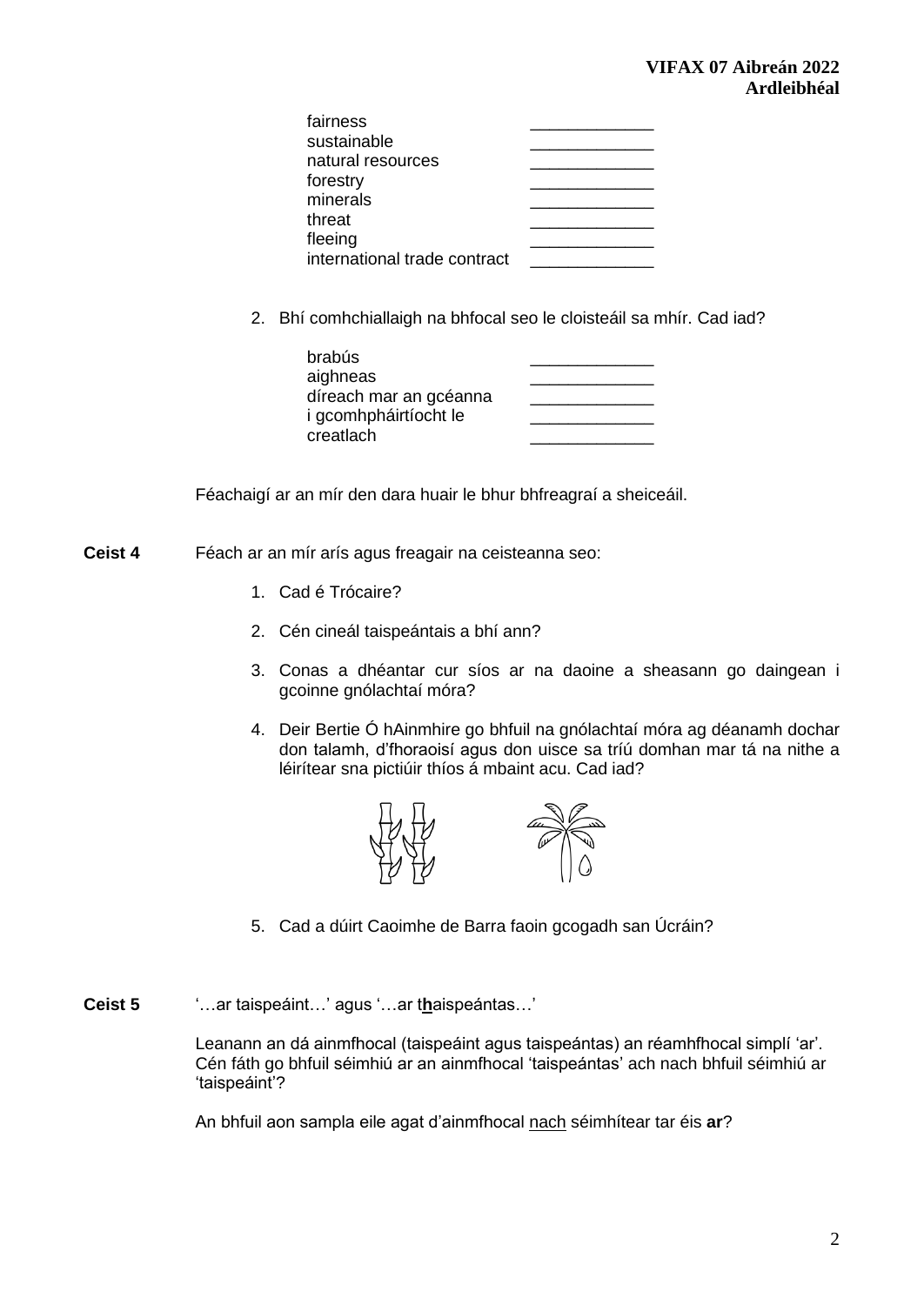## **VIFAX 07 Aibreán 2022 Ardleibhéal**

- **Ceist 6** Bí ag obair leis na daoine eile i do ghrúpa agus féachaigí ar an bpictiúr thíos. Cé hé an fear agus cé atá á thaispeáint aige ar a ghuthán? Bainigí úsáid as bhur samhlaíocht chun na ceisteanna seo a leanas a fhreagairt.
	- 1. Cé hiad na daoine sa phictiúr?
	- 2. Cad eile atá le feiceáil sa phictiúr?
	- 3. Cé as iad?
	- 4. Cén fáth a bhfuil cuma bhrónach air?
	- 5. Cén fáth a bhfuil sé ag taispeáint grianghraf d'fhear ar a ghuthán?

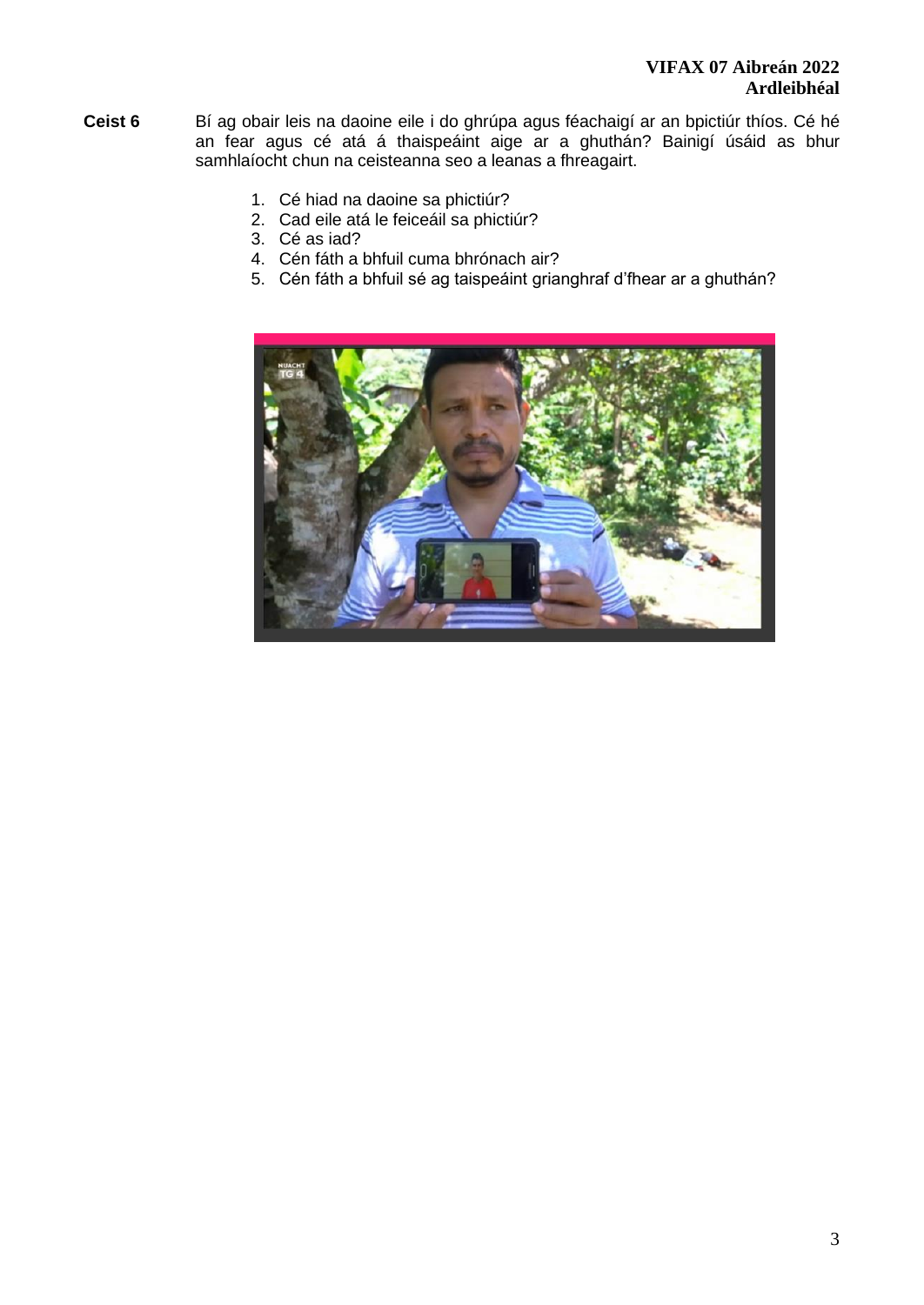#### **Treoracha agus Freagraí Ceist 1**

Tabhair deis do gach beirt féachaint ar na pictiúir agus a machnamh a dhéanamh ar ábhar na míre sula seinnfear í.

## **Ceist 2**

Tabhair an deis ansin do gach beirt ábhar na míre a phlé arís tar éis féachaint amháin. Pléigh ábhar na míre leis an rang iomlán.

## **Ceist 3**

| invasion                     | ionradh                       |
|------------------------------|-------------------------------|
| big businesses               | gnólachtaí móra               |
| violation                    | sárú                          |
| firmly                       | go daingean                   |
| fairness                     | ceart agus cóir               |
| sustainable                  | inbhuanaithe                  |
| natural resources            | acmhainní nádúrtha            |
| forestry                     | foraoiseacht                  |
| minerals                     | mianraí                       |
| threat                       | bagairt                       |
| fleeing                      | ag teitheadh                  |
| international trade contract | conradh idirnáisiúnta trádála |
| brabús                       | brabach                       |
| aighneas                     | coimhlint                     |
| díreach mar an gcéanna       | ceannann céanna               |

i gcomhpháirtíocht le *i gcomhar le* creatlach *creat*

## **Ceist 4**

Féach an script. Bí cinnte go mbaineann na foghlaimeoirí úsáid as na focail seo: *eagraíocht charthanachta, taispeántas grianghrafadóireachta, crógacht, diongbháilteacht, ola phailme* agus *cána siúcra.*

## **Ceist 5**

Cuirtear séimhiú ar an ainmfhocal a leanann an réamhfhocal simplí 'ar' nuair atá suíomh nó ionad áirithe i gceist. Ní leanann séimhiú 'ar' nuair:

- $\checkmark$  a chuirtear staid nó coinníoll in iúl ar buile
- ✓ atá ionad ginearálta i gceist ar muir
- $\checkmark$  atá am i gceist ar maidin

Samplaí eile:

ar meisce ar cíos ar ball ar deireadh ar comhaois

## **Ceist 6**

Roinn an rang i ngrúpaí agus tabhair deis do gach grúpa na ceisteanna a phlé le chéile. Mínigh dóibh go gcaithfidh siad a samhlaíocht a úsáid mar nach bhfuil a fhios acu cé hé an duine sa ghrianghraf nó cén fáth a bhfuil sé ann. Is cleachtadh comhbhá é seo.